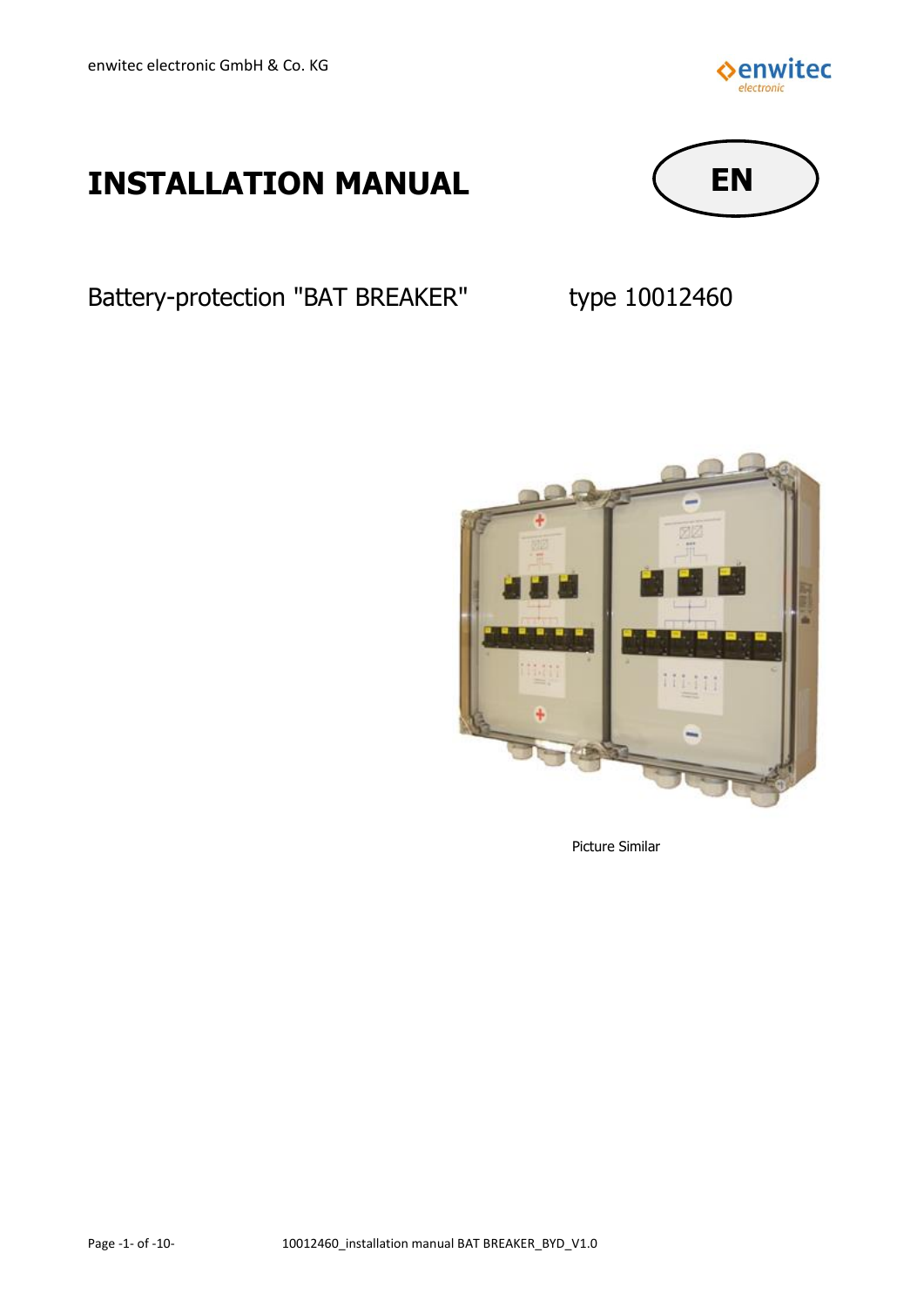

# TABLE OF CONTENTS

| 2.  |     |  |  |  |  |  |
|-----|-----|--|--|--|--|--|
|     |     |  |  |  |  |  |
|     | 3.1 |  |  |  |  |  |
|     |     |  |  |  |  |  |
|     |     |  |  |  |  |  |
|     |     |  |  |  |  |  |
|     |     |  |  |  |  |  |
|     |     |  |  |  |  |  |
|     |     |  |  |  |  |  |
| 8.1 |     |  |  |  |  |  |
|     |     |  |  |  |  |  |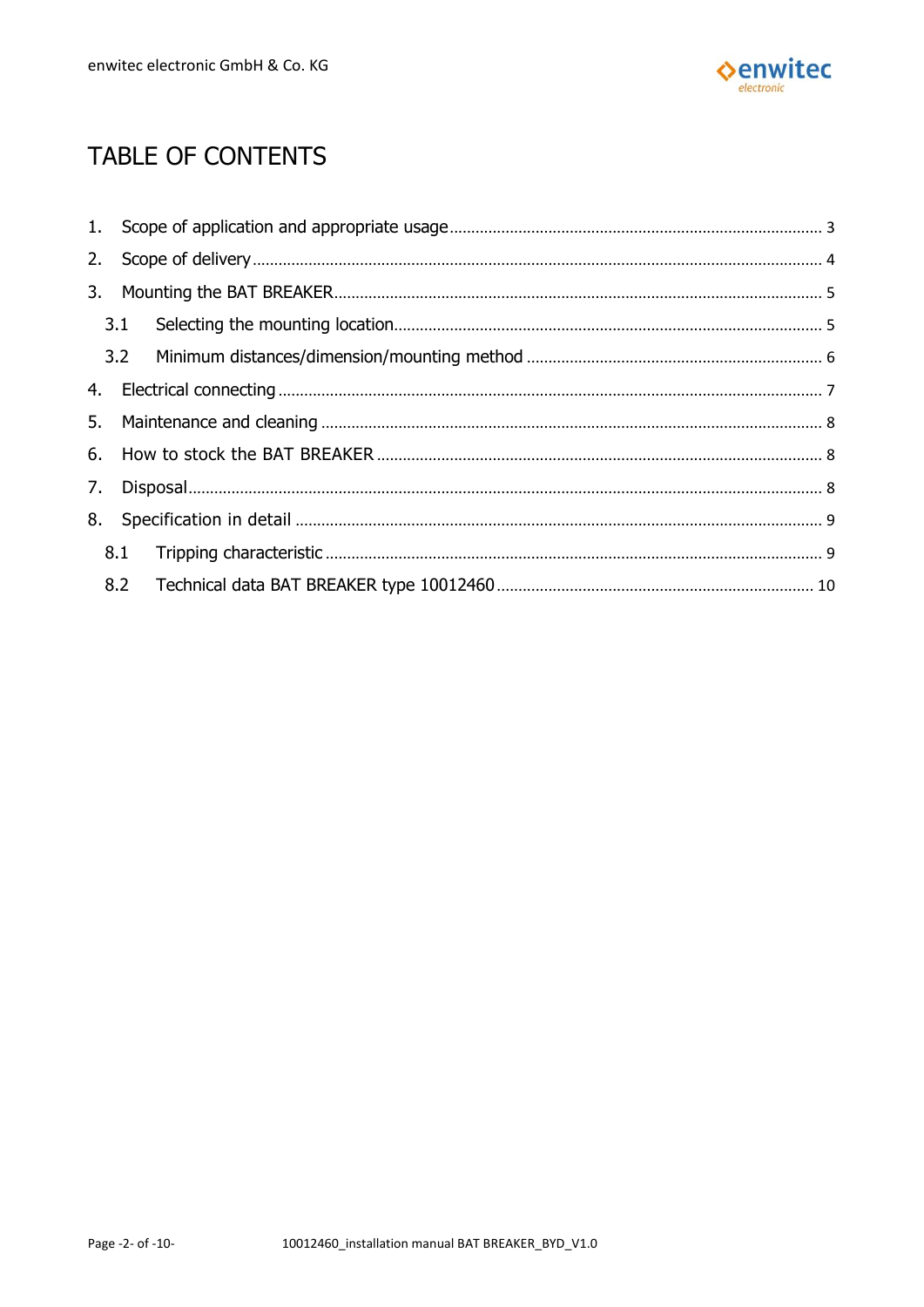

# <span id="page-2-0"></span>**1. Scope of application and appropriate usage**

You may use the battery-protection "BAT BREAKER" for stationary or even mobile batterystorage systems of different technologies (Lead, Lithium…) as a protection against overcurrent and short-circuit current. The voltage for charging/discharging is limited to max. 75V DC. The max. short-circuit current may not occur with a value more than 10kA. The inserted circuit breakers are tested for even more short-circuit current (>25kA) and they had left the tests without any damage. But actually the confirmation IEC/EN 60947-2 conceded the usage up to 10kA and this is mandatory.

Obviously, you will get only in rare cases a short circuit of more than 10kA. For example in parallel connection of more than TWO battery-serial strings and maybe batteries with very low internal resistance. However, you have to calculate the max. short-circuit current in case of uncertainty. You may also use a Excel®-sheet for your help which is available on request - ask our sales team. If you experienced an activating breaker during the ongoing operation you would have to expect a failure in your system. Make sure that this failure is eliminated before reactivating the BAT BREAKER.

Always mount the BAT-BREAKER very close to the battery package in order to get an appropriate protection!

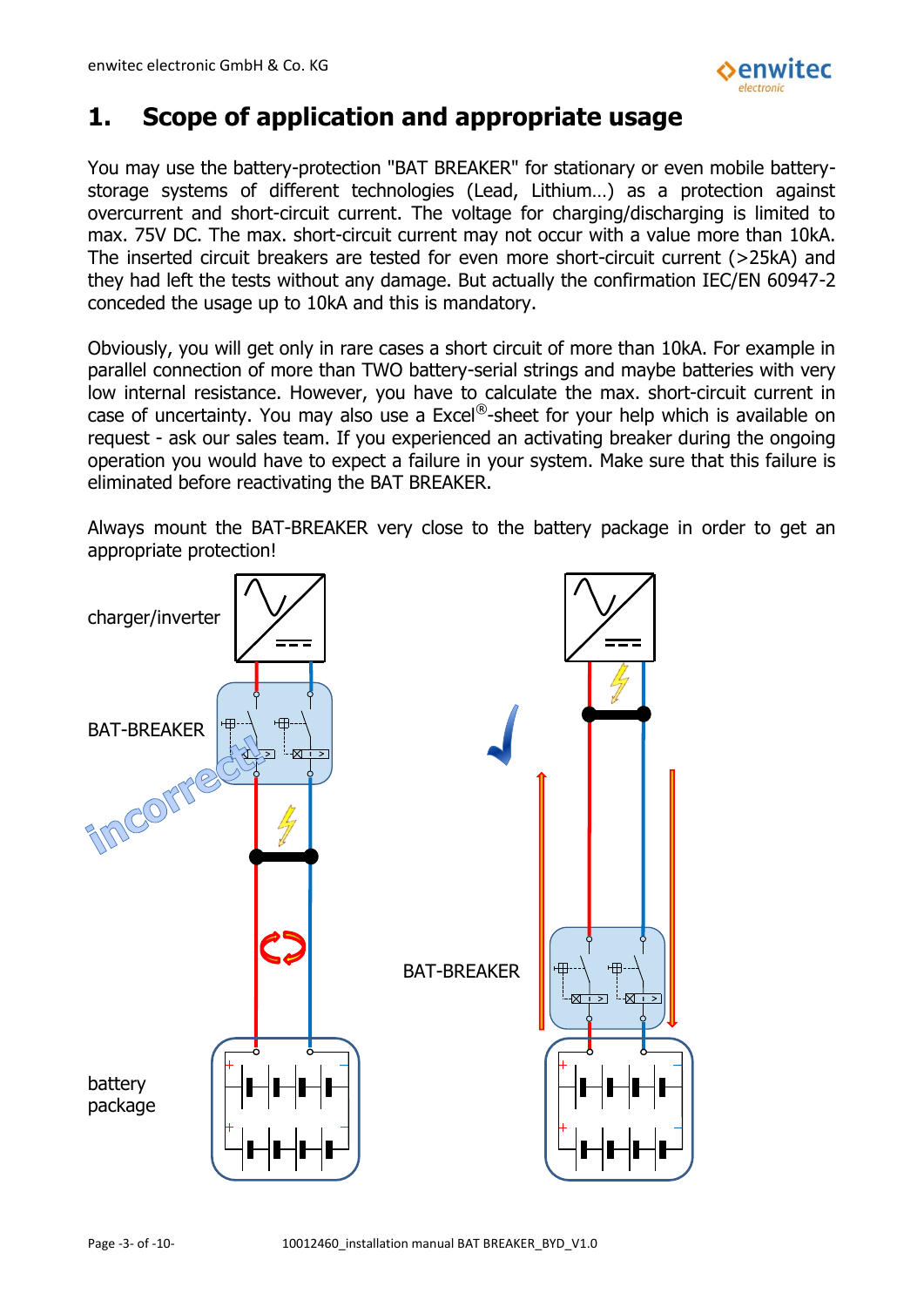

# <span id="page-3-0"></span>**2. Scope of delivery**



Picture Similar



| position | quantity | component                    |
|----------|----------|------------------------------|
|          |          | BAT BREAKER type 10012460    |
|          | 10       | Cable gland M32 $\times$ 1,5 |
|          | 10       | Locknut M32                  |
|          |          | Cable gland M40 $\times$ 1,5 |
|          |          | Locknut M40                  |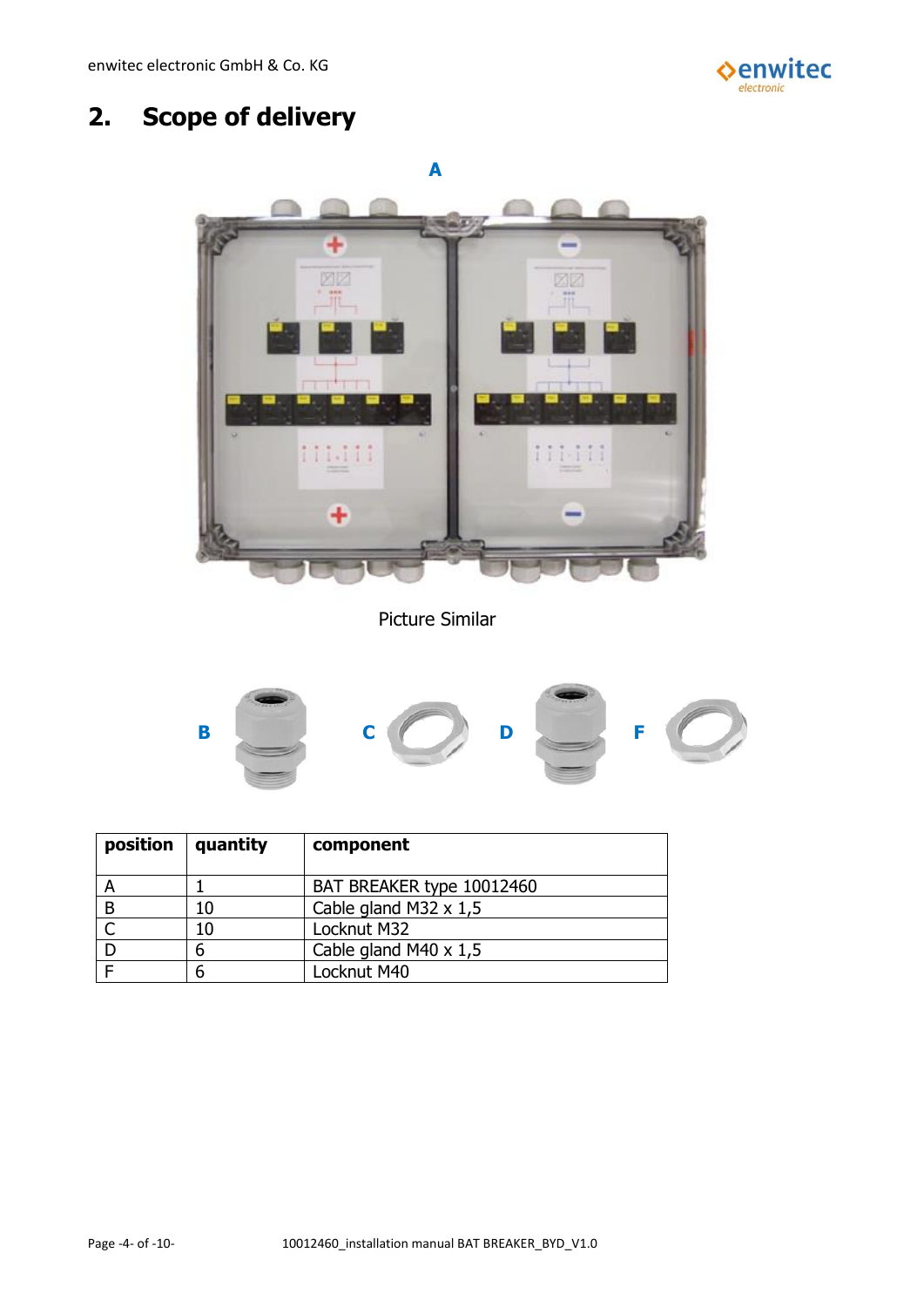

## <span id="page-4-0"></span>**3. Mounting the BAT BREAKER**

#### <span id="page-4-1"></span>**3.1 Selecting the mounting location**



#### **installation position**

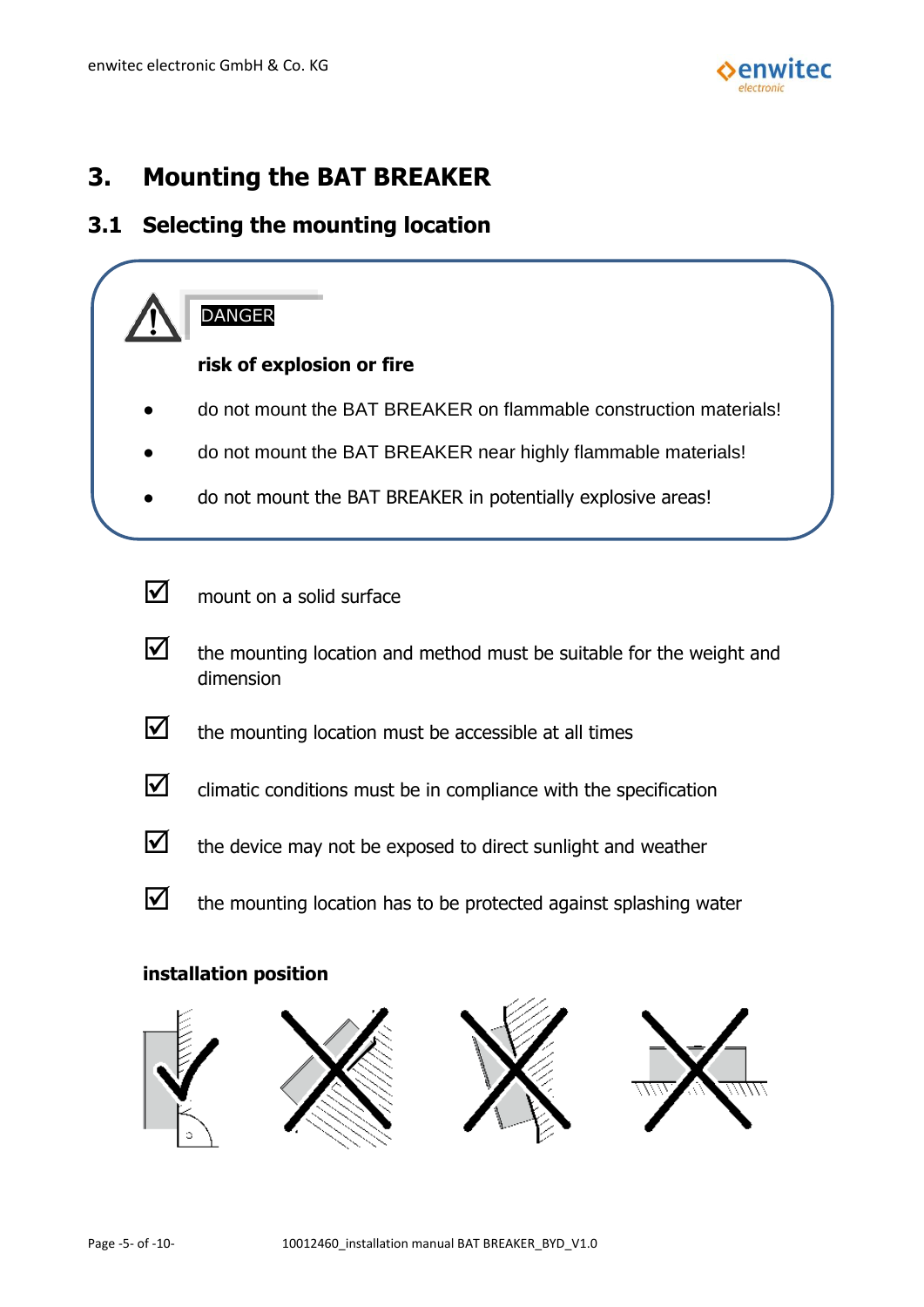

#### <span id="page-5-0"></span>**3.2 Minimum distances/dimension/mounting method**



Select the correct mode of mounting, **depending on the mounting surface**, for example 4 x expansion anchor "S8"+ 4 x chipboard screw Ø5.0



**ATTENTION:** Max. diameter head of bolt: Ø10mm!

Do not forget the cable catch rail!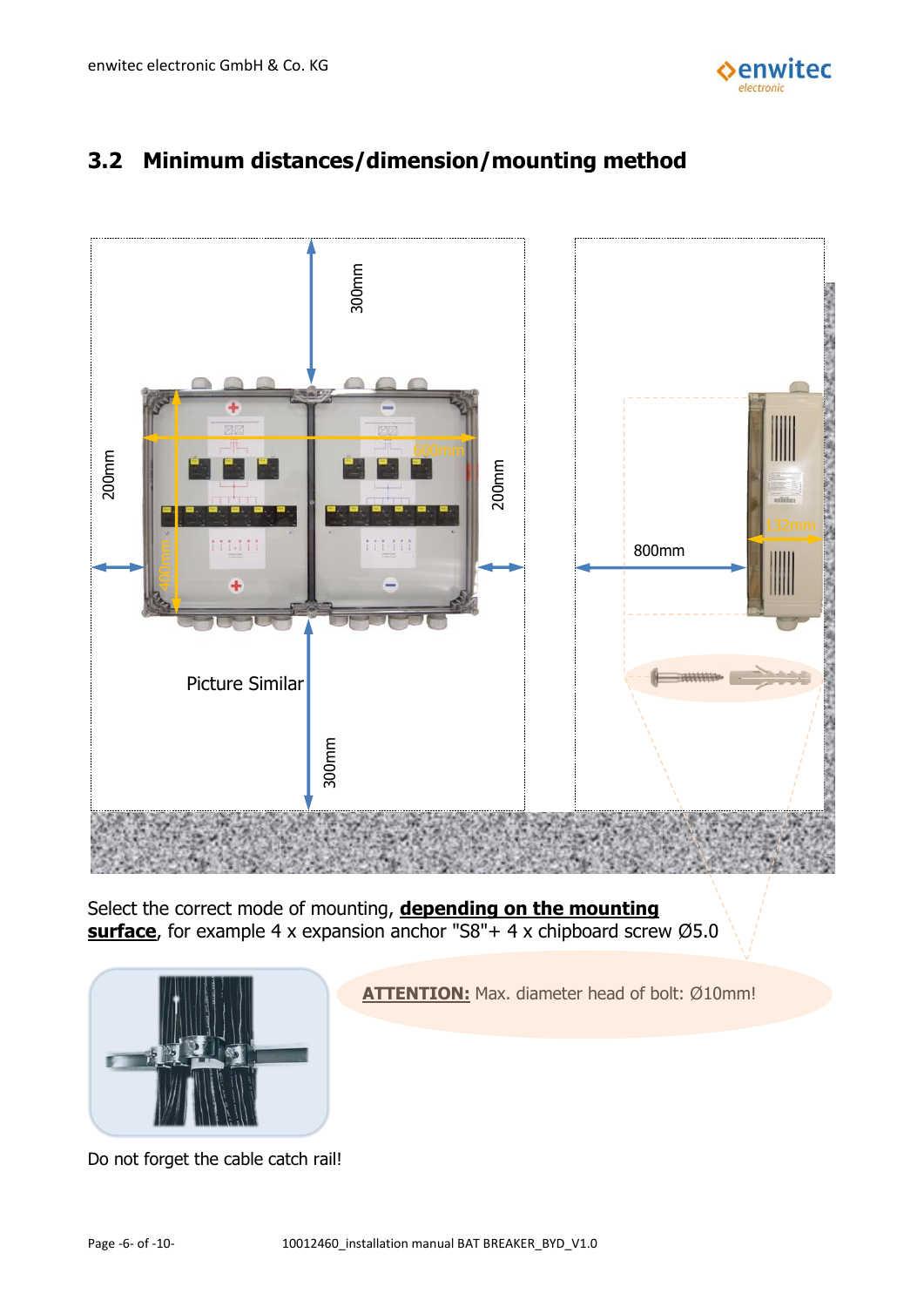

# <span id="page-6-0"></span>**4. Electrical connecting**

previously remove E the cover! T. E Accu -> **M32** Ø11-21mm (= permitted range of litz - diameter) B Inverter/charger-> **M40** Ø14-28mm (= permitted range of litz - diameter) B **TOP:** max. 3 x charger/inverter F1.1+/F1.2+/F1.3+ F1.1-/F1.2-/F1.3-  $\rightarrow$  clamping range AWG 5 - 4/0  $(16 - 120$ mm $^2)$  $\rightarrow$  finely stranded with wire-end sleeve!  $\rightarrow$  range of tightening torque: 16,2-19,2 ft. lb (22-26 Nm) п clamping range AWG 5 - 4/0  $(16 - 120$ mm $^2)$  $\rightarrow$  finely stranded with wire-end sleeve!  $\rightarrow$  range of tightening torque: 16,2-19,2 ft. lb (22-26 Nm)

F2.1+/F2. 2+/F2.3+/F2.4+/F2.5+ F2. 1-/F2.2-/F2.3-/F2.4-/F2.5-

Picture Similar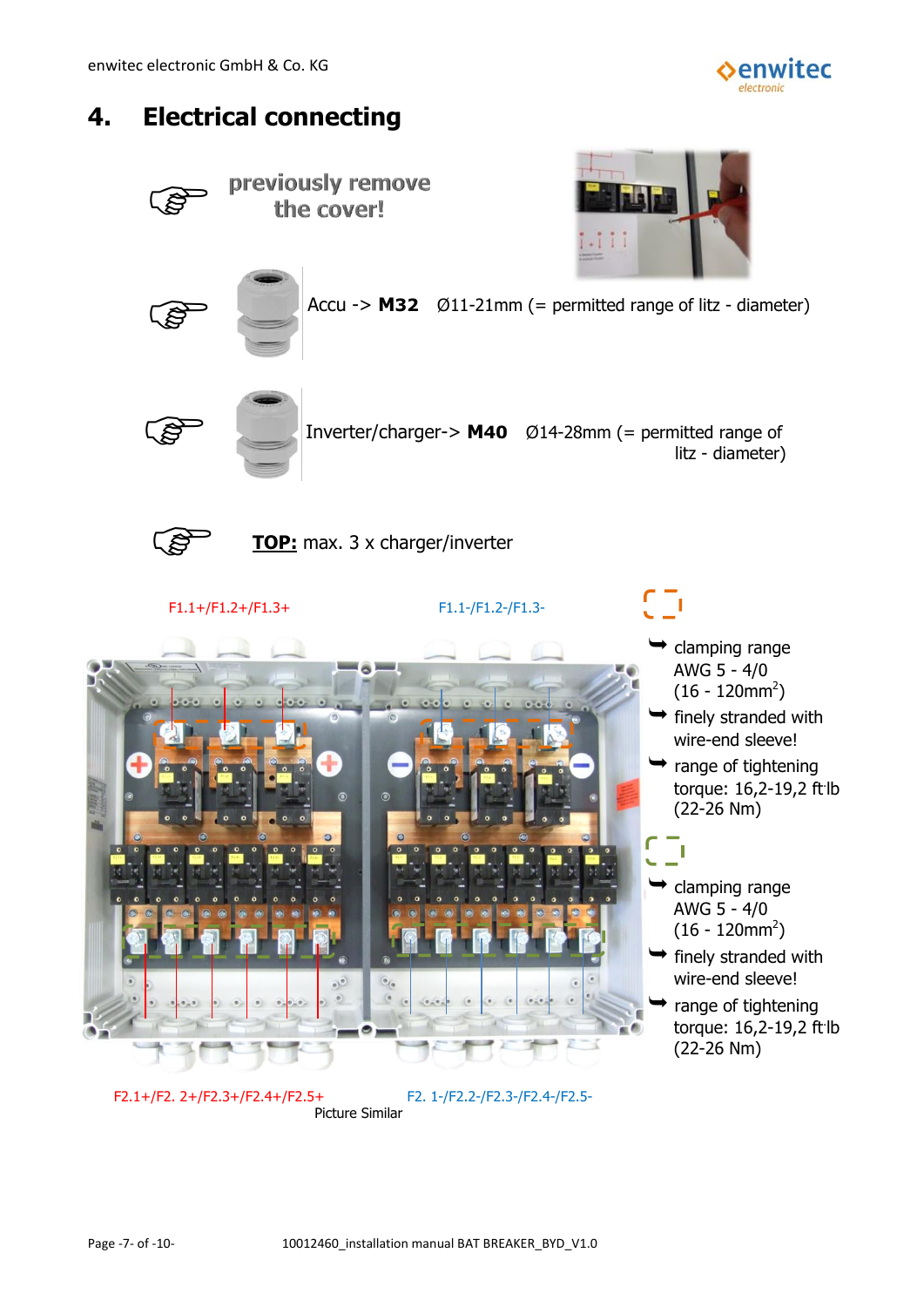

# <span id="page-7-0"></span>**5. Maintenance and cleaning**

You should do a frequent short inspection of your BAT BREAKER for keeping a long durability and avoidance of an operational system's breakdown.

Please also consider your national standards and provisions regarding the requirements of battery- and/or PV power installations and their equipment. Potentially, you have to do an electrical test procedure once a year as it is to adduce in some european countries, e.g. Germany.

#### **Visual inspection**

Depending on the installation side and the environmental conditions you have to expect some pollution on the device's surface. Clean carefully with the help of a moist cloth! During this time do not open the case of the device under any circumstances!

# <span id="page-7-1"></span>**6. How to stock the BAT BREAKER**

Demands:

- $\boxtimes$  dry conditions
- $\boxtimes$  ambient air temperature ranges from -25 °C up to +55 °C
- $\boxtimes$  for a maximum of 24 hours: temperature might get higher up to +70 °C

### <span id="page-7-2"></span>**7. Disposal**

Disposal is due to your national/local regulations. The BAT BREAKER is to classify as "electronic waste" (it is no "household waste"!)

Take care of that and protect the environment!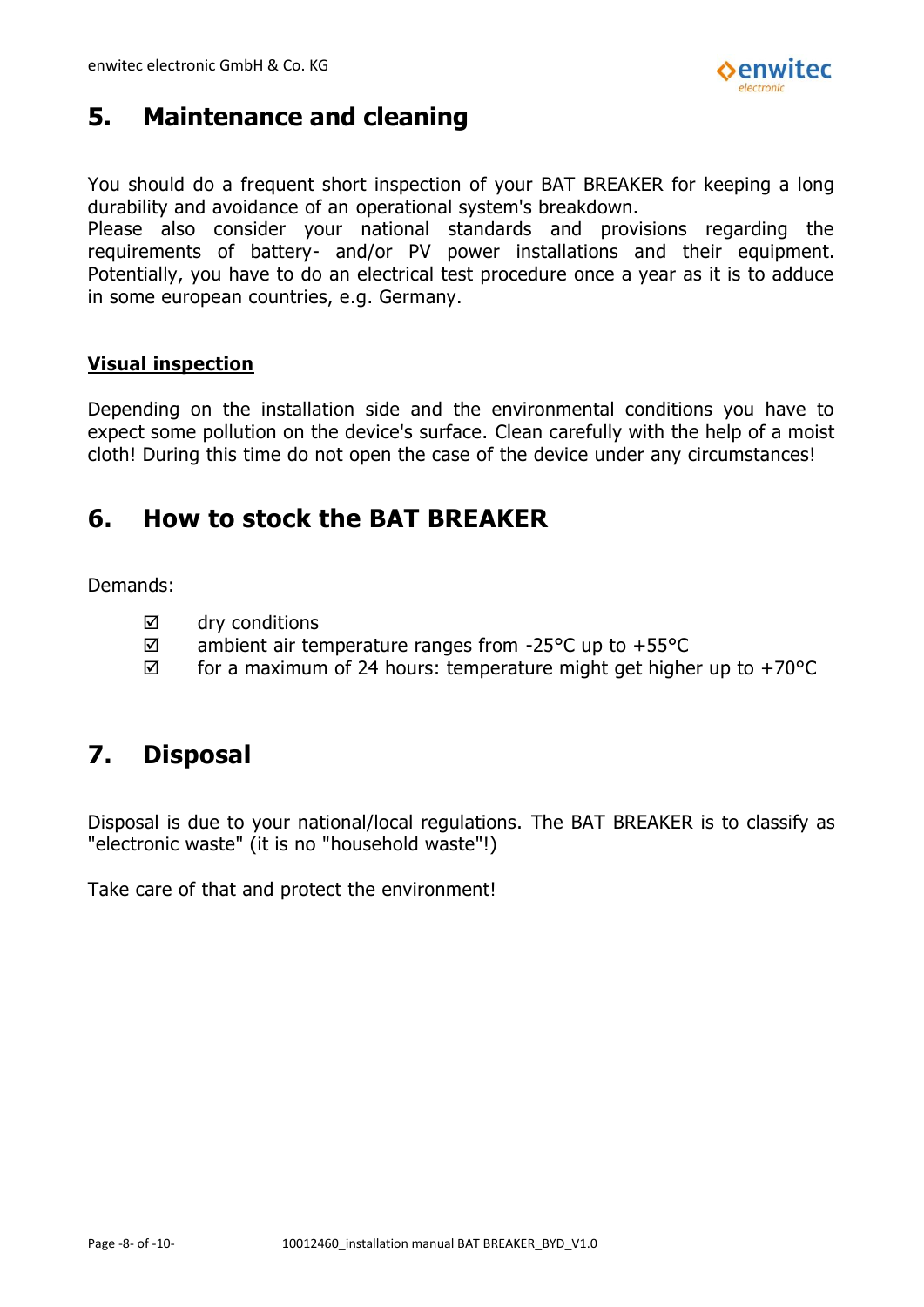

# <span id="page-8-0"></span>**8. Specification in detail**



#### <span id="page-8-1"></span>**8.1 Tripping characteristic**

PERCENTAGE OF RATED CURRENT

| PERCENTAGE OF<br><b>RATED CURRENT</b>  | 100%        | 125% | l 200% | 400% |     |      | 600%  800%  1000%  1200% |      |
|----------------------------------------|-------------|------|--------|------|-----|------|--------------------------|------|
| <b>MINIMUM TRIP TIME</b><br>IN SECONDS | NO TRIP 80  |      | 21     | 3.5  |     |      | 0.45 0.01 0.0075 0.005   |      |
| <b>MAXIMUM TRIP TIME</b><br>IN SECONDS | NO TRIP 560 |      | 80     | 17   | 6.8 | 10.8 | 10.08                    | 0.05 |

for example: circuit breaker - rated current 200A: overcurrent of 800A (= 400% of rated current 200A) trip time between 3.5s und 17s (axis of ordinates: log. scale - trip time [s] )